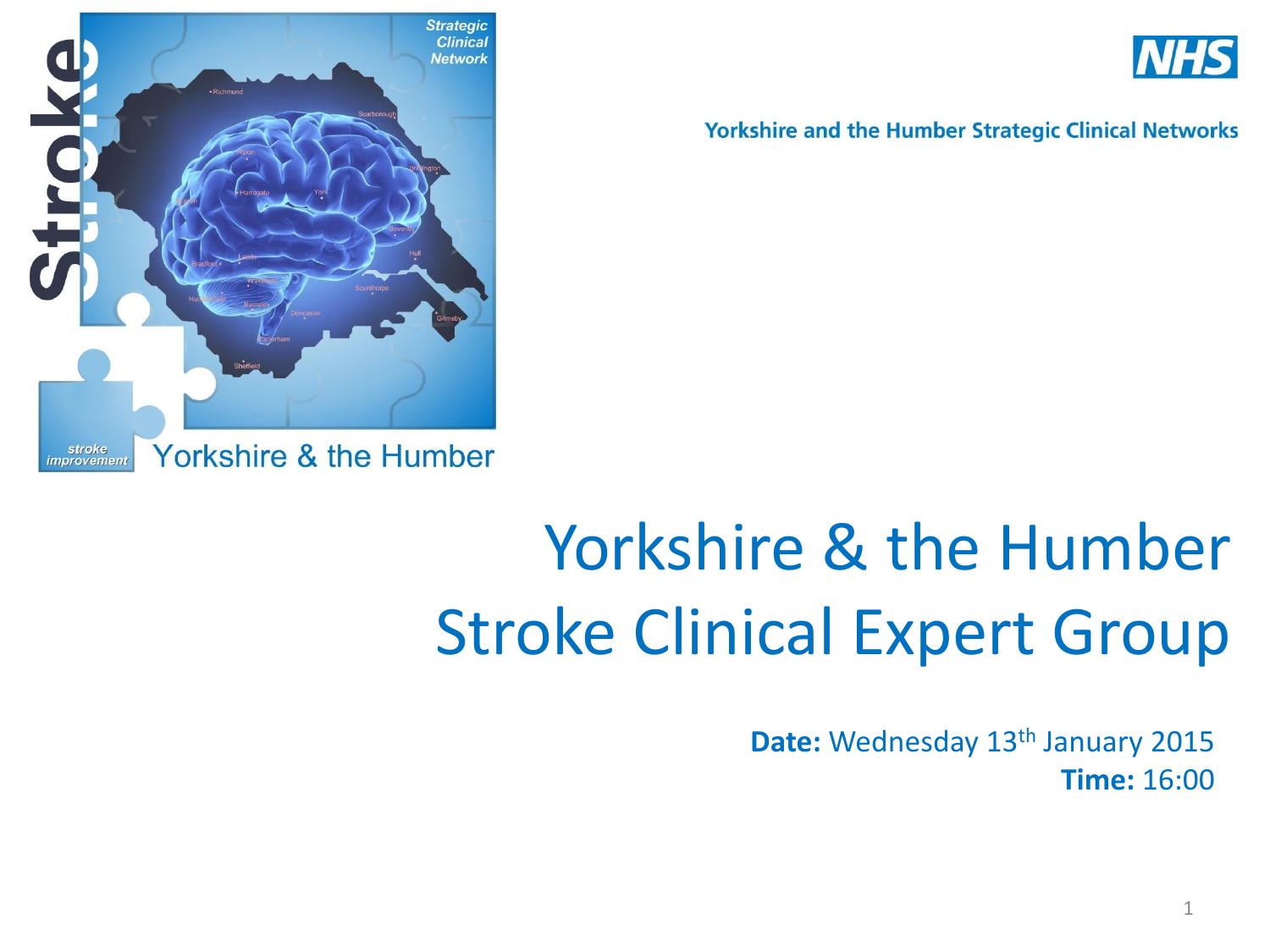### **Agenda:**



**Yorkshire and the Humber Strategic Clinical Networks** 

- 1. Intros & Apologies
- 2. Purpose of the meeting
- 3. SCN Update
- 4. National Update
	- a. National Clinical Guidelines
	- b. Medical Workforce
	- c. Medical Care
- 5. Yorkshire & Humber Update
	- a. Blueprint for Y&H
	- b. Contingency Plans & Repatriation
	- c. Governance Framework
	- d. Workforce
- 6. Sub -regional Updates
	- a. West Yorkshire
	- b. Humber & North Yorkshire
	- c. South Yorkshire
- 7. SQUINS
- 8. Early Supported Discharge
- 9. Atrial Fibrillation
- 10. Intra Arterial Interventions
- 11. Thrombolysis Rota
- 12. AOB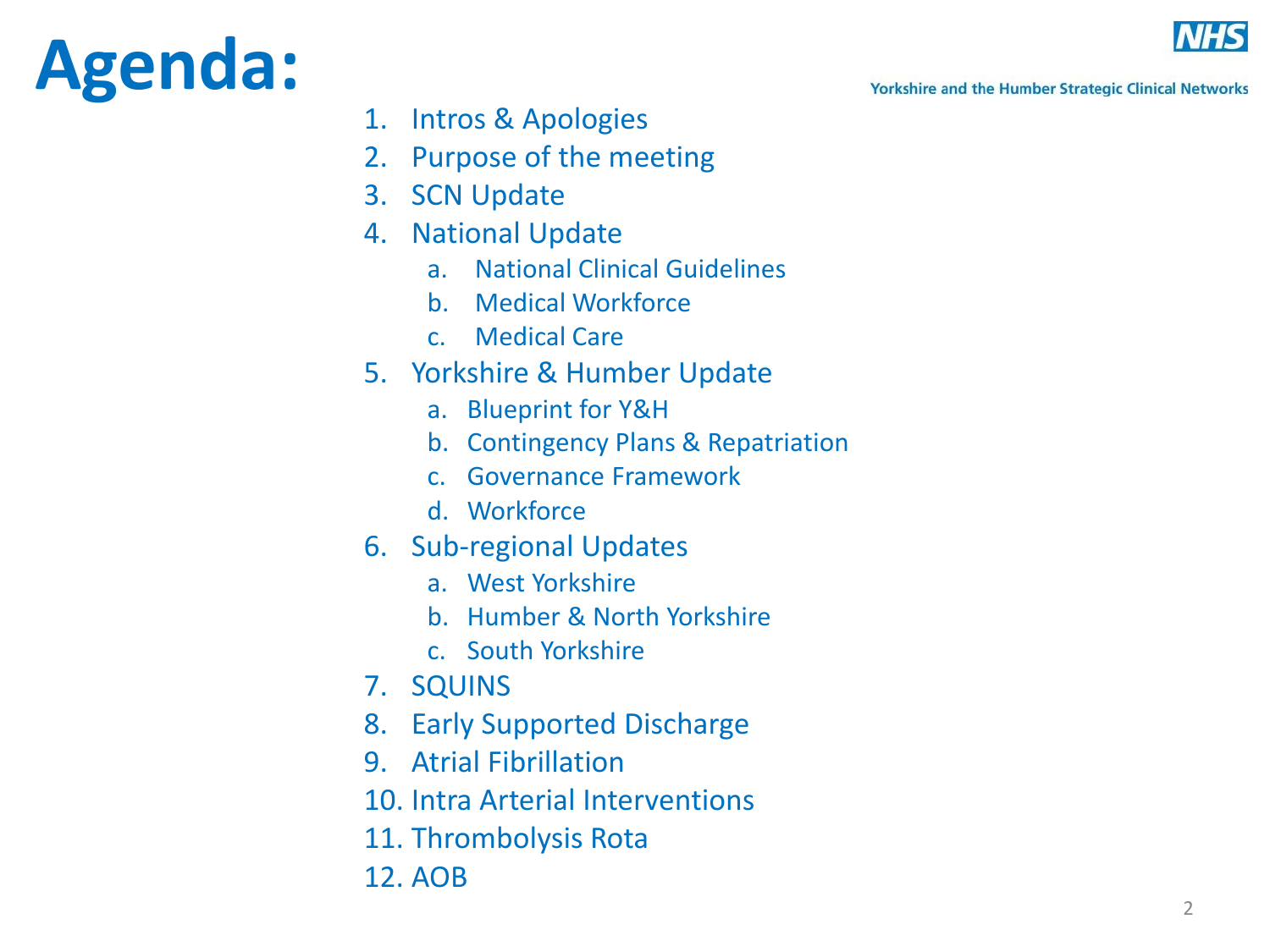

# 1. Attendance & Apologies

#### Attendance

Apologies:

- John Bamford
- Chris Patterson
- Pratap Rana
- Amanda Jones
- Judith Bird (SCN)
- Helen Atkinson (SCN)
- Mike Carpenter
- Sean Brotheridge
- Ashraf Ahmed
- Mahmud A. Sajid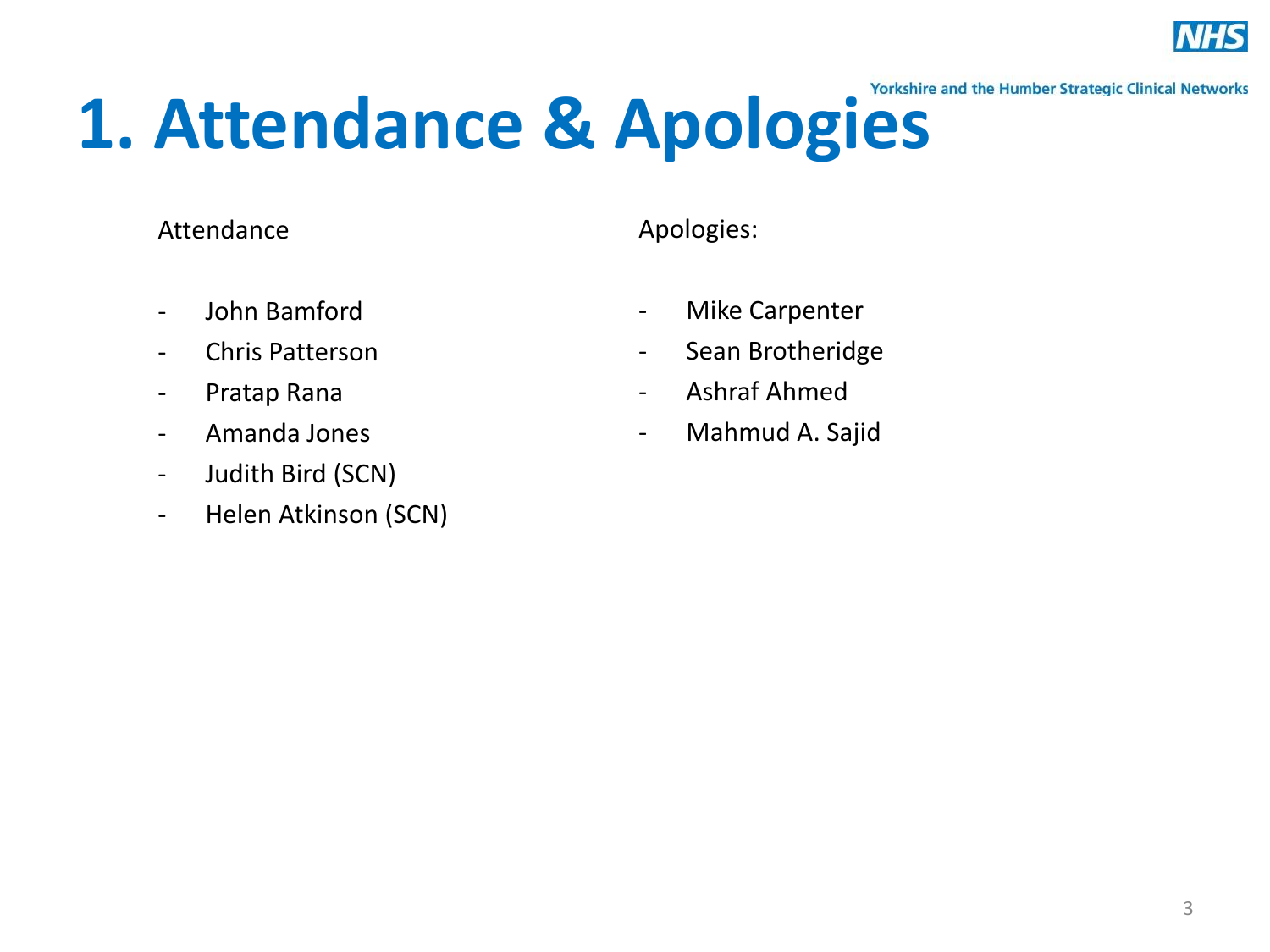

# **2. Purpose of the meeting**

- National & Local Updates
- Information Sharing
- Agreement of Y&H Approaches
- Any other comments....?

The purpose of the meeting is to keep everyone up to date with issues, changes and to discuss any changes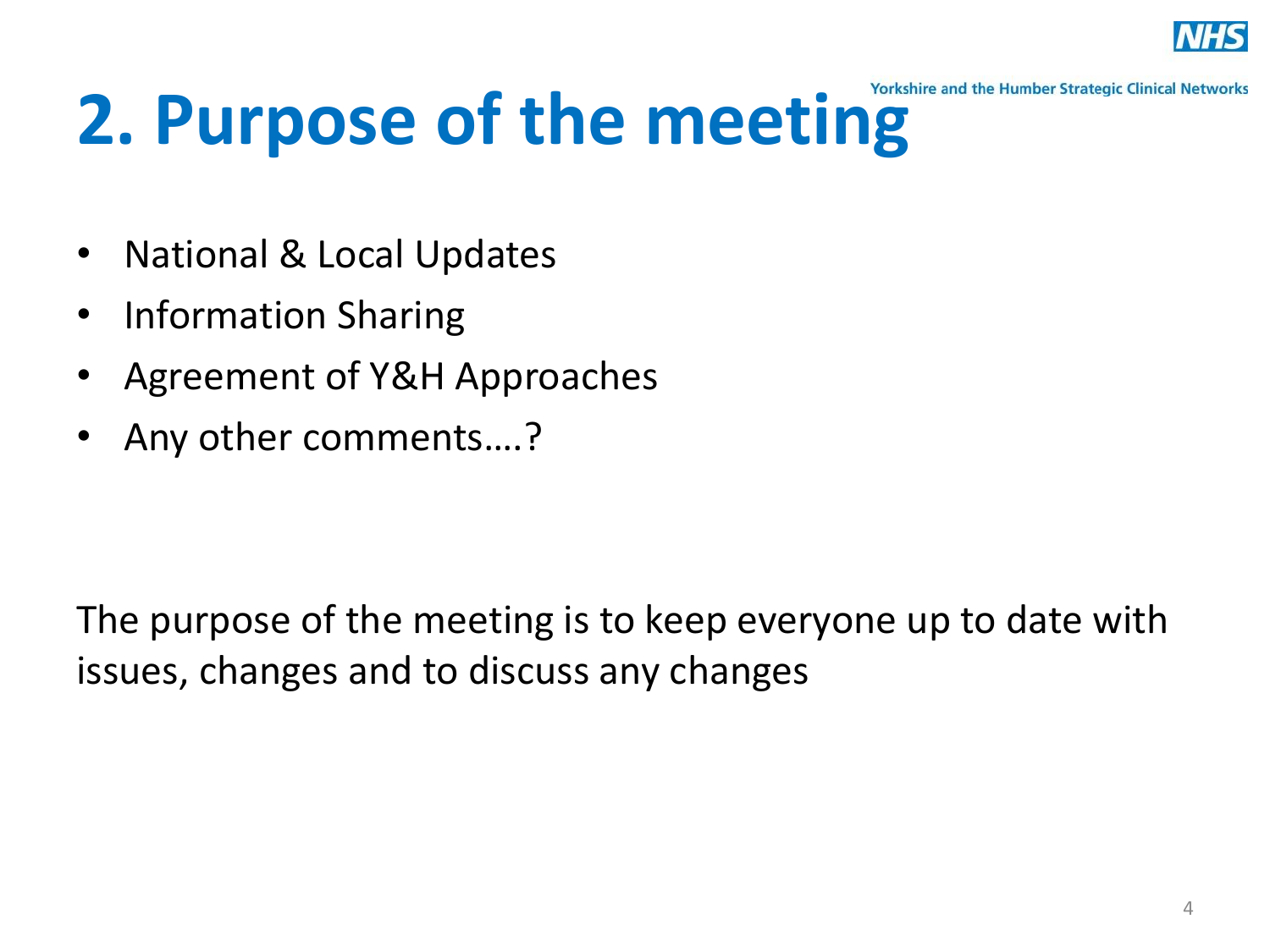

## **3. SCN Update**

- Network consultation is ongoing due to cuts to programme budgets (scale not yet known)
- Recruitment restrictions remain
- Realigned staff based on Y&H SMT advice
- SCN exploring potential for securing programme support for HASS
- Other work will be paused until resource can be secured
- Julia Jessop and John Bamford are first point of contact in the interim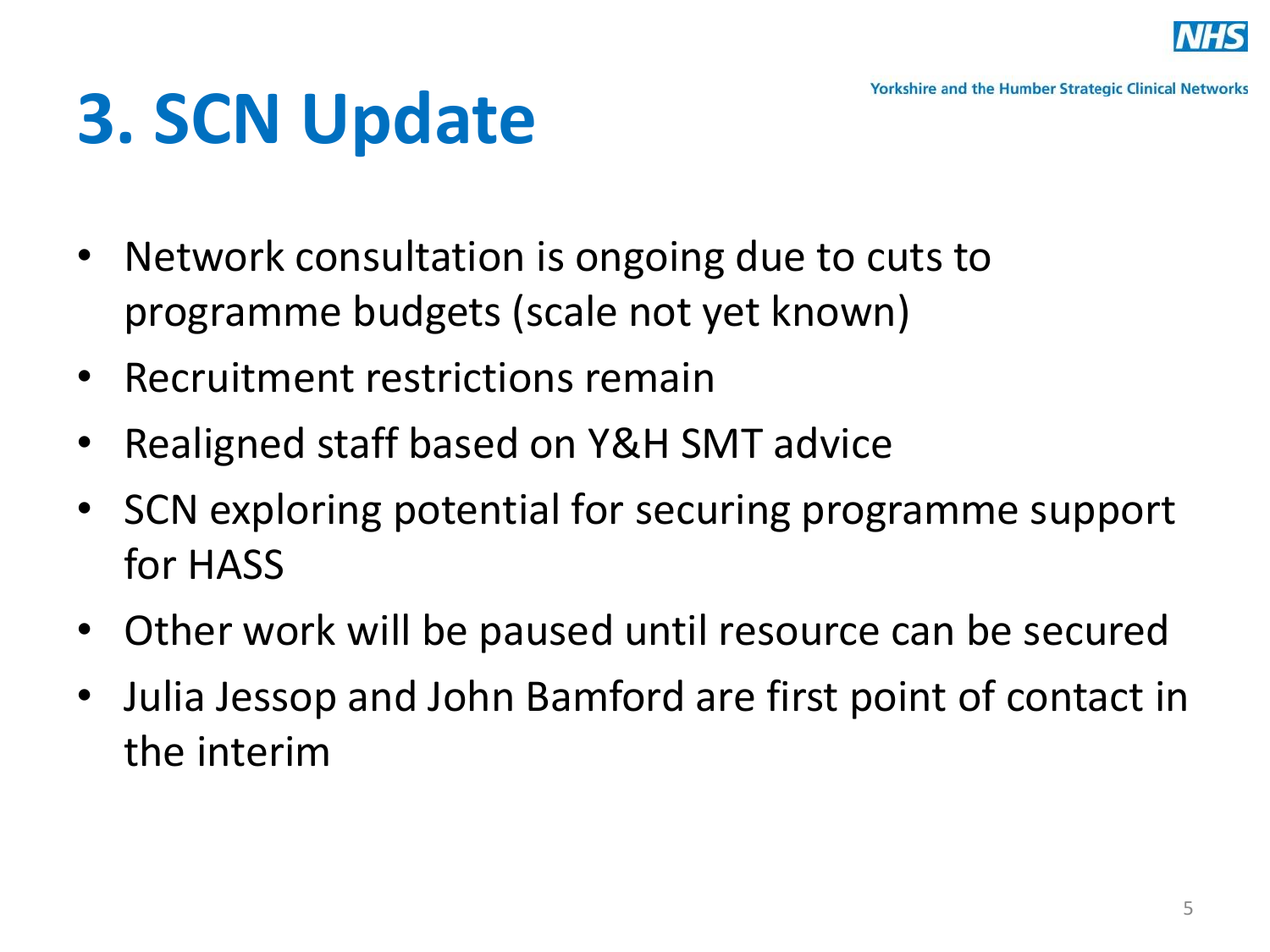

### **4. National Update**

- National Clinical Guidelines 5<sup>th</sup> Edition
	- Concern about funding being reduced for guideline group.
	- Draft available expected publish date Sept 2016
	- Probably in electronic format only not done in book format due to cost
- Medical Workforce
	- HEE statement stroke training posts vulnerable to cuts if not filled
	- If trainees are interested then we need to bring them on
- Medical Care
	- On line document to replace Consultant Physicians Working for Patients drafted by BASP
	- Directed towards Medical Directors trying to create new consultant posts
- SSNAP Reports:
	- "Annual Report Is Stroke Care Improving?"
	- "Post-Acute Organisational Audit"

<https://www.strokeaudit.org/>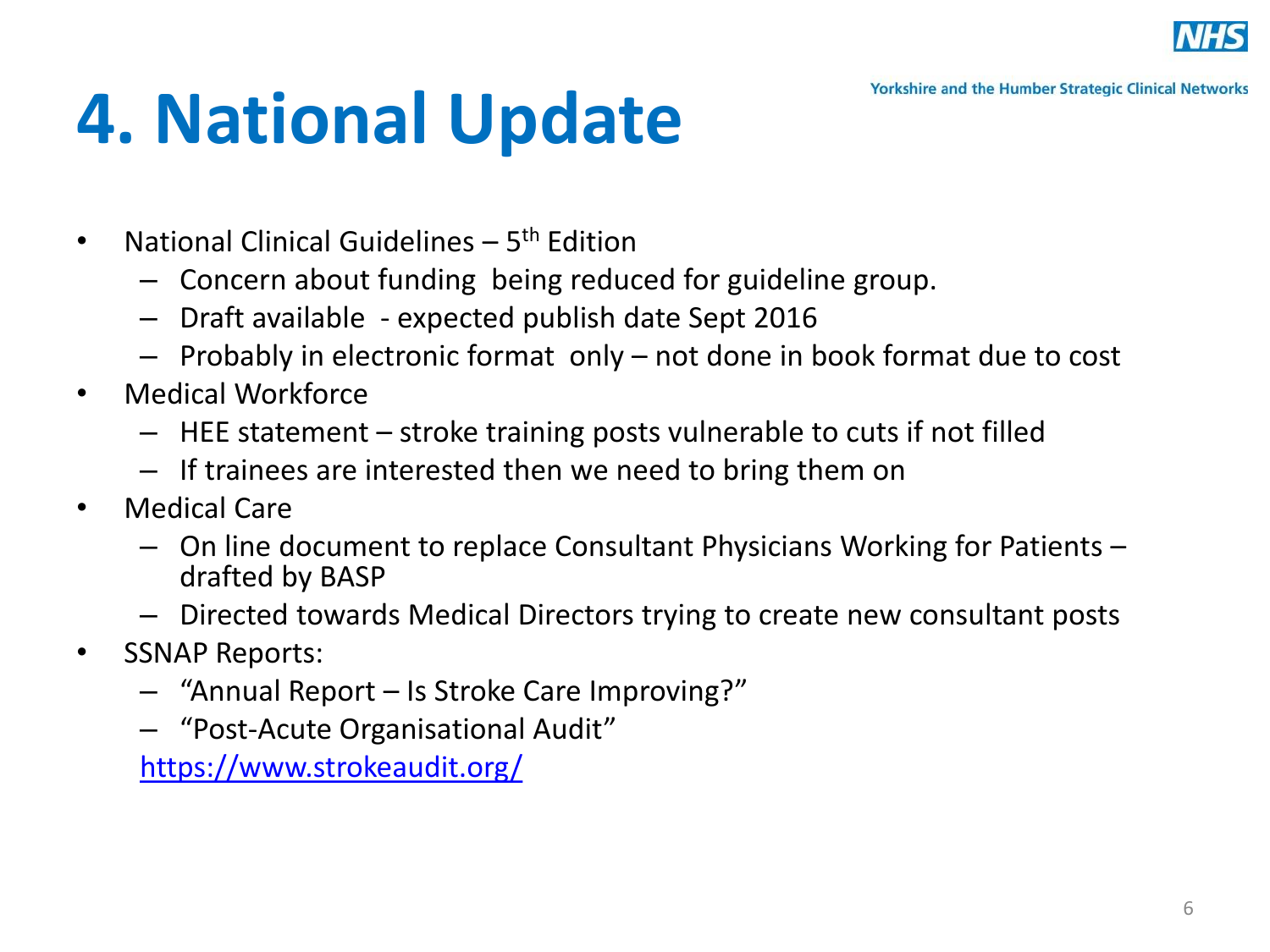

### **5. Regional Update - Blueprint for Y&H**

- The CCG CAOs asked the SCN to co-ordinate a region-wide overview of the potential implications of any service reconfigurations that may be proposed (e.g. by the Working Together programme in the South or the Calderdale & Huddersfield Trust in the West). However, there has not been a great deal of progress because :
- The initial draft options appraisal paper from WT has been delayed
- A document which was submitted for comment by C&H to the Y&H Senate is not publically available yet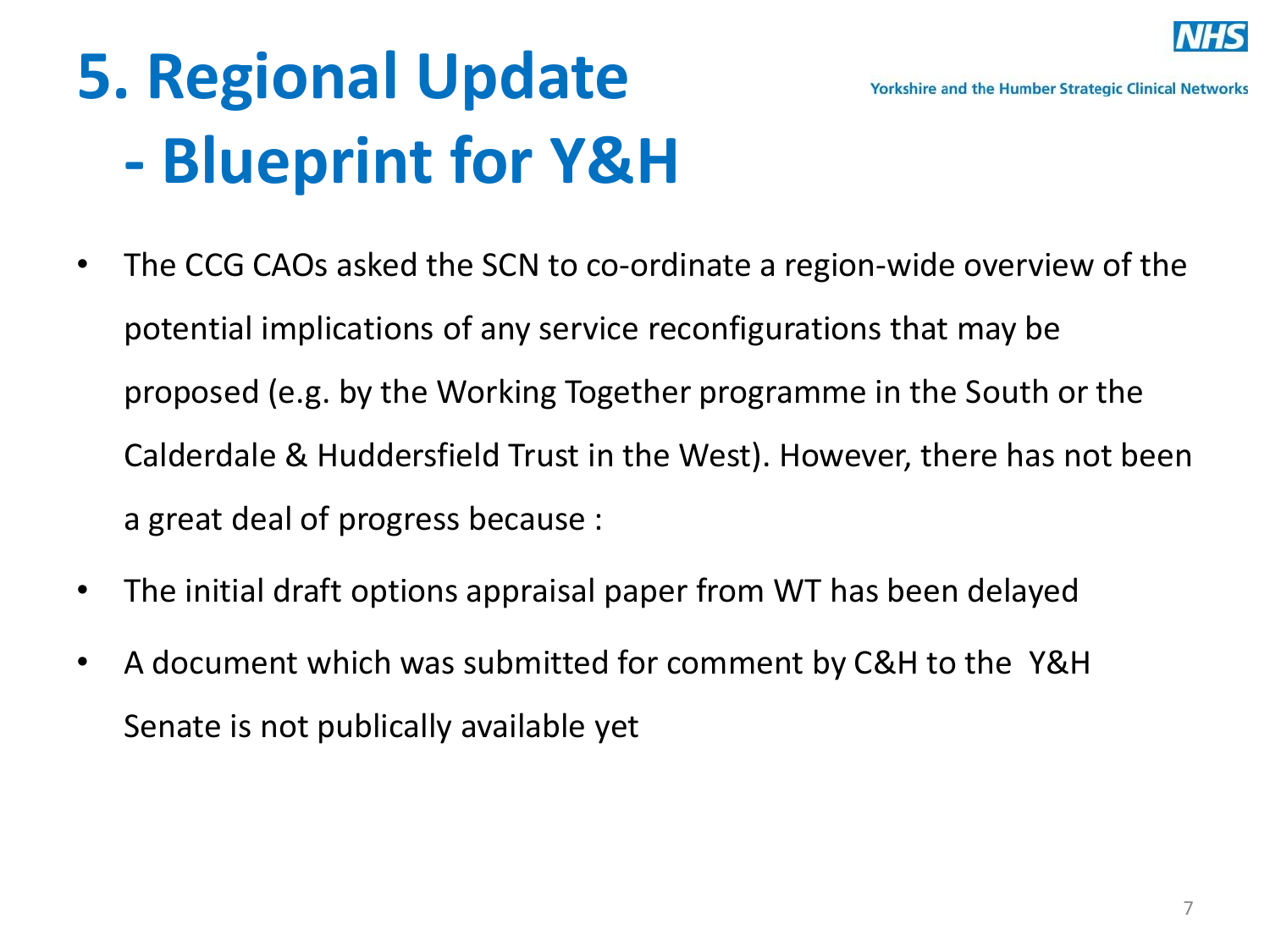### **5. Regional Update**



### **- Contingency Plans & Repatriation Policy**

- The draft policies were developed and circulated for comment.
- Final versions have now been circulated.
- The intention is to take the documents to the various provider CEO, hopefully for agreement and sign off !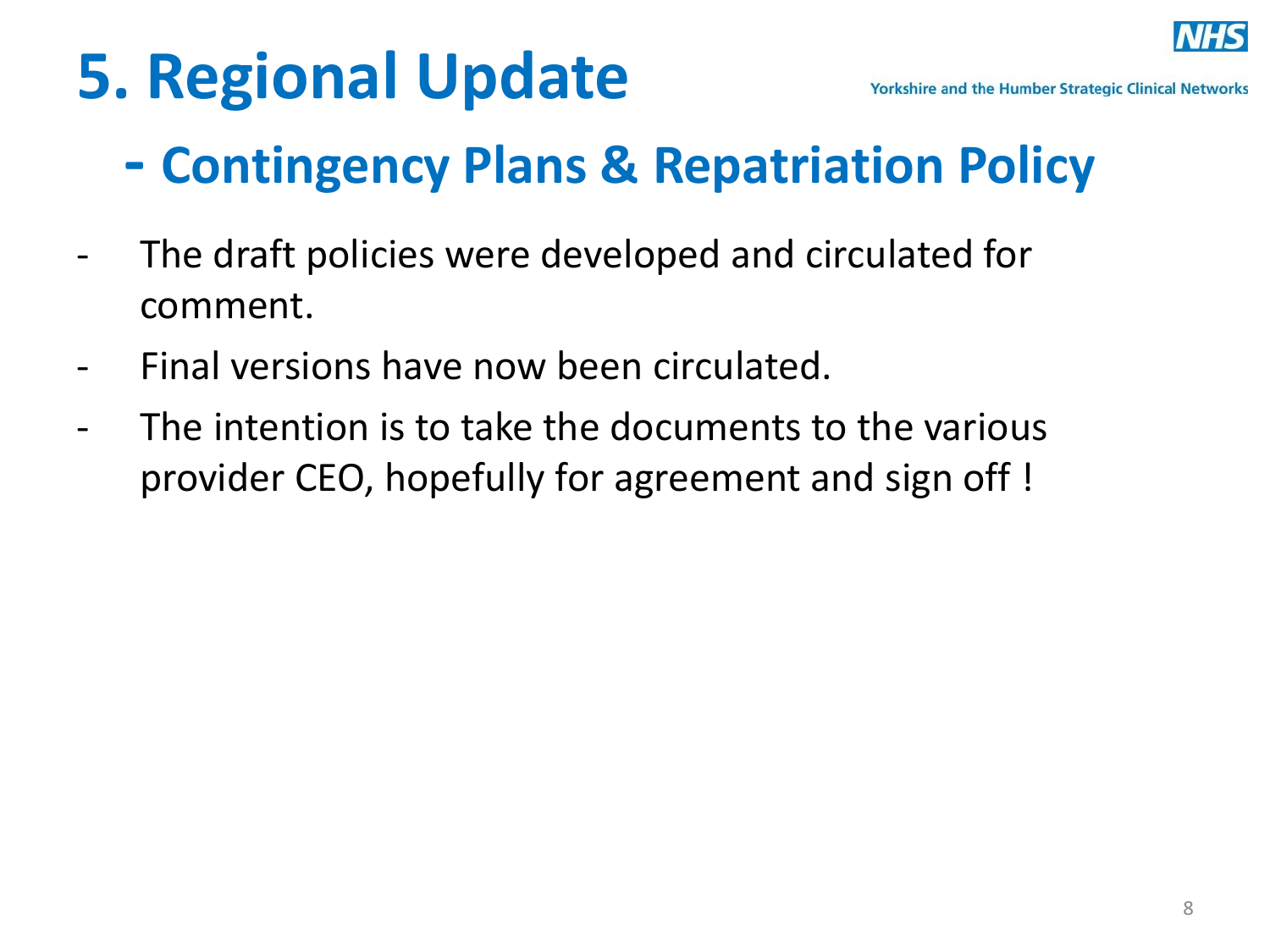

# **5. Regional Update**

# **- Governance Framework**

Proposed Governance Framework for the provision of hyperacute care including thrombolysis care by clinicians who are not core members of the stroke MDT (agreed in South Yorkshire in 2011)

- Circulated for agreement across Y&H.
- Added to the website:

[http://www.yhscn.nhs.uk/cardiovascular/Stroke/stroke](http://www.yhscn.nhs.uk/cardiovascular/Stroke/stroke-documents-and-links.php)[documents-and-links.php](http://www.yhscn.nhs.uk/cardiovascular/Stroke/stroke-documents-and-links.php)

Comment:  $13/1/16$  – For anyone thinking of extending a thrombolysis rota – this was for information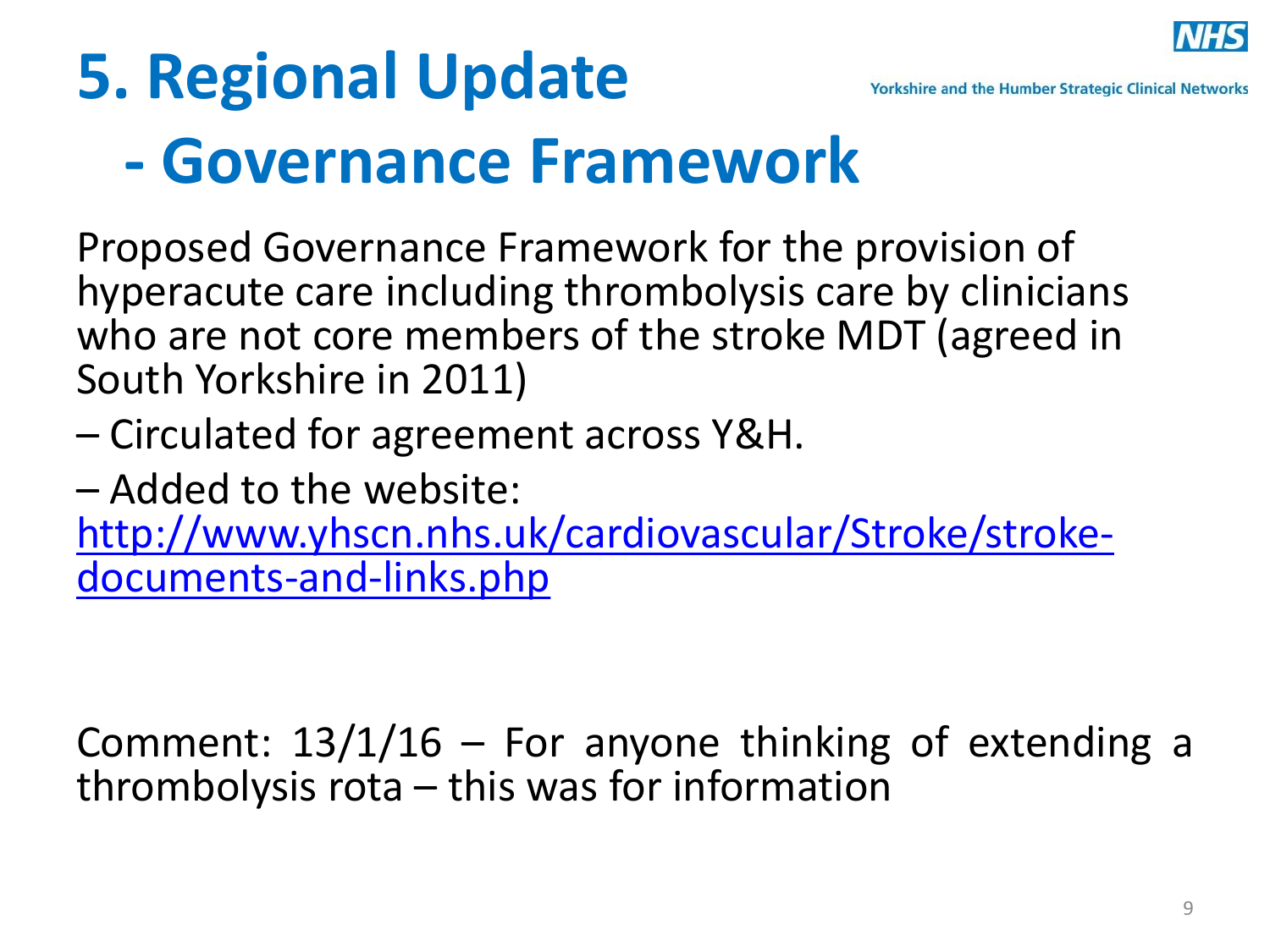

### **5. Regional Update - Workforce**

The Current State Assessment undertaken in West Yorkshire identified the nursing workforce as a key area for further development. It was agreed that this work should be led by the Strategic Clinical Network and cover the whole of Yorkshire & the Humber. A Nurse Workforce Forum was convened following the regional meeting on 24 April 2015. Meetings held in June and August. Next meeting 14.01.16. Representation sought from all sites.

- Development of:

Band 6 Competencies & Handbook

Band 5 Competencies & Handbook

- Consideration of development of competencies for Community- Based Stroke Nurses
- Baseline of competency training
- Involvement of Health Education Y&H
- 13/1/16 no further comment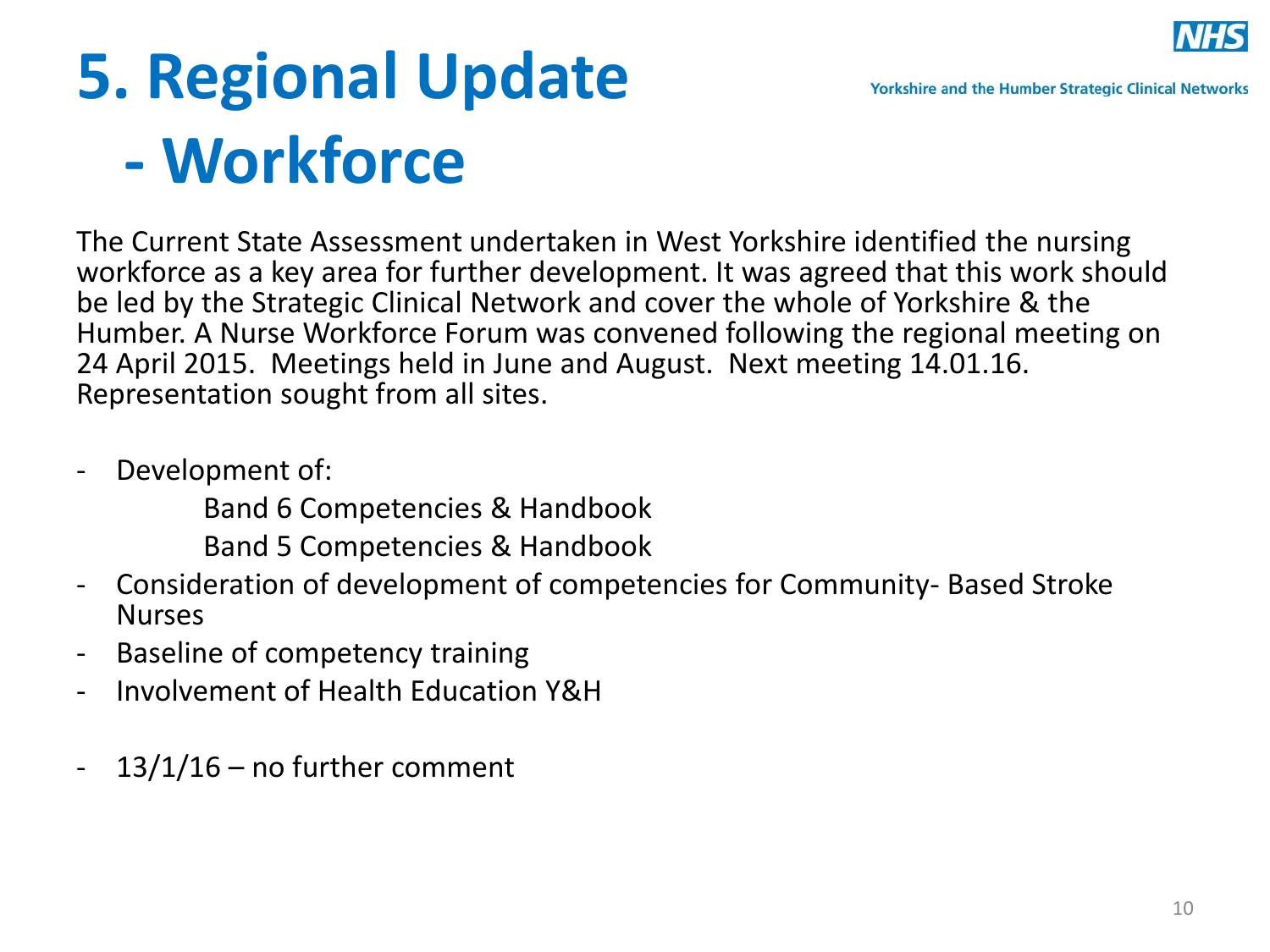

### **6. Sub-regional Updates West Yorkshire - Update**

Healthy Futures report - Within West Yorkshire there are a number of services outwith the suggested minimum requirements and the quality of services as demonstrated by the SSNAP outcome indicators is variable with many below the national average suggesting a poorer quality of service. Workforce also highlighted as an ongoing challenge.

### **Meeting on 11th September:**

The providers and commissioners were invited to consider whether to:

- (1) Do Nothing
- (2) Invest in all hyper acute services to improve outcomes to at least the national average or
- (3) Develop further alliances and reduce the number of Hyper Acute services.

The actions and updates are included on the next slide.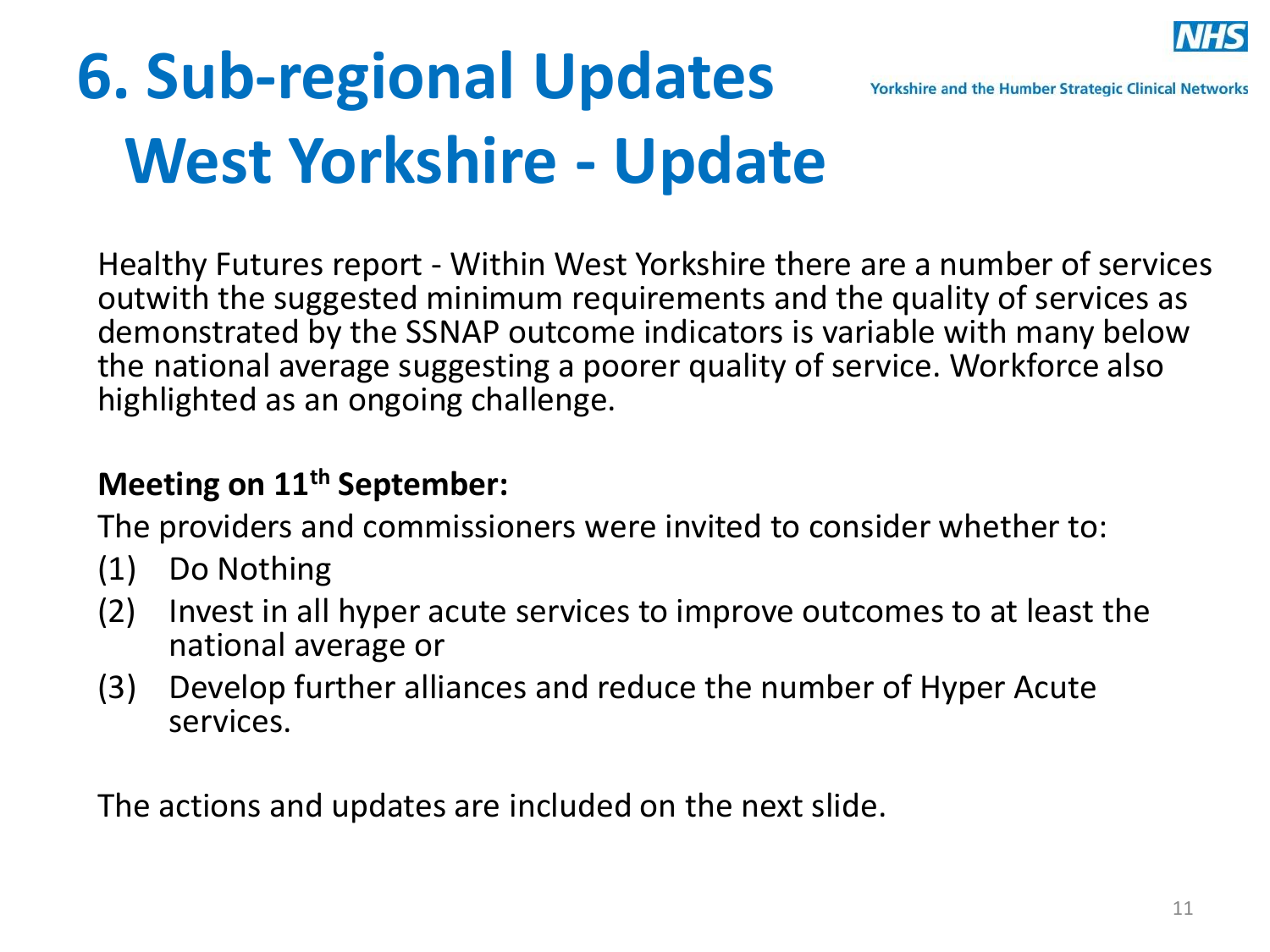| Ref#                    | <b>Next Steps</b>                                                                                                                                                                                                                                                                                                                                                                                                                                                                                                                                                                                  | <b>Owner</b>        | <b>Due</b> | <b>Action</b>                                                                                                                                                              | <b>Update</b>                                                                                                                                                                                                                                                                                                                                                 |
|-------------------------|----------------------------------------------------------------------------------------------------------------------------------------------------------------------------------------------------------------------------------------------------------------------------------------------------------------------------------------------------------------------------------------------------------------------------------------------------------------------------------------------------------------------------------------------------------------------------------------------------|---------------------|------------|----------------------------------------------------------------------------------------------------------------------------------------------------------------------------|---------------------------------------------------------------------------------------------------------------------------------------------------------------------------------------------------------------------------------------------------------------------------------------------------------------------------------------------------------------|
| $\mathbf{1}$            | <b>Improving Outcomes:</b> A watching brief will be<br>maintained on SSNAP quality outcomes to review<br>whether the existing resilience plans are effective. A<br>further meeting will be scheduled for 6 months to<br>review.                                                                                                                                                                                                                                                                                                                                                                    | <b>SCN</b>          | April 16   | Set up a follow on meeting in 6<br>months time (aligned to release of<br>Oct-Dec 2015 SSNAP data) to review<br>performance; progress on resilience<br>plans and next steps | Meeting scheduled for 18 <sup>th</sup> March<br>2016                                                                                                                                                                                                                                                                                                          |
| 2 <sup>1</sup>          | <b>Review of Resilience Plans: CCG and Providers to</b><br>conduct a review of local resilience plans.                                                                                                                                                                                                                                                                                                                                                                                                                                                                                             | <b>CCGs</b>         | By Dec 16  | CCG to ensure a review of action<br>plans as part of annual peer review<br>process                                                                                         | Progress not known. Could be<br>included as part of the response to<br>CCGs following SQUINs process.                                                                                                                                                                                                                                                         |
| $\overline{\mathbf{3}}$ | Workforce: SCN to facilitate exploration of;<br>Developing a regional stroke<br>$\bullet$<br>workforce<br>$\bullet$<br>Nurse competencies/HR<br>standardisation / opportunities for escalation of skill<br>development & training - e.g. placement<br>Sharing Best Practice models<br>$\bullet$<br>Medical Workforce Planning and<br>$\bullet$<br>training opportunities<br>Mimics: Educational tools for<br>$\bullet$<br>primary care & A&E<br>Stroke Rehabilitation / ESD and<br>$\bullet$<br>developing links with social care<br>Intra-arterial Interventions (clot<br>$\bullet$<br>retrieval) | JC/AB/<br><b>RC</b> | By Dec 16  | Jon Cooper, Alistair Bailey & SCN<br>team                                                                                                                                  | Workforce covered separately as part<br>of the Workforce Forum.<br>Sharing Best Practice: Event scoped.<br>Agreed not to take forward at this<br>stage. This has been communicated<br>to stakeholders. Details included in<br>here: !CVD\4. Stroke\Y&H Review -<br>HASU\! Meetings\2016 TBC WY Best<br><b>Practice Event</b><br>ESD & IAT covered separately. |
| $\boldsymbol{4}$        | <b>Modelling Cross Boundary Implications;</b><br>SCN to support modelling and discussions with Mid<br>Yorkshire, Calderdale and Barnsley                                                                                                                                                                                                                                                                                                                                                                                                                                                           | JJ                  | By Dec 16  | Liaise with Working Together<br>Programme and establish meetings.                                                                                                          | Included as part of Stroke Blueprint.<br>Conversations with Mid Yorks,<br>Calderdale & Harrogate were agreed<br>actions during last conversation with<br>Phil Corrigan (15.12.15)                                                                                                                                                                             |
| 5                       | <b>Programme Next Steps</b><br>Stroke will be moved under the umbrella of Urgent &<br>Emergency<br>Follow on meeting in 6 months to review progress -<br>18 March 2016, 1430-1630.                                                                                                                                                                                                                                                                                                                                                                                                                 | PC/JJ               | By Oct 16  | Establish a meeting to align<br>programmes<br>All to note                                                                                                                  |                                                                                                                                                                                                                                                                                                                                                               |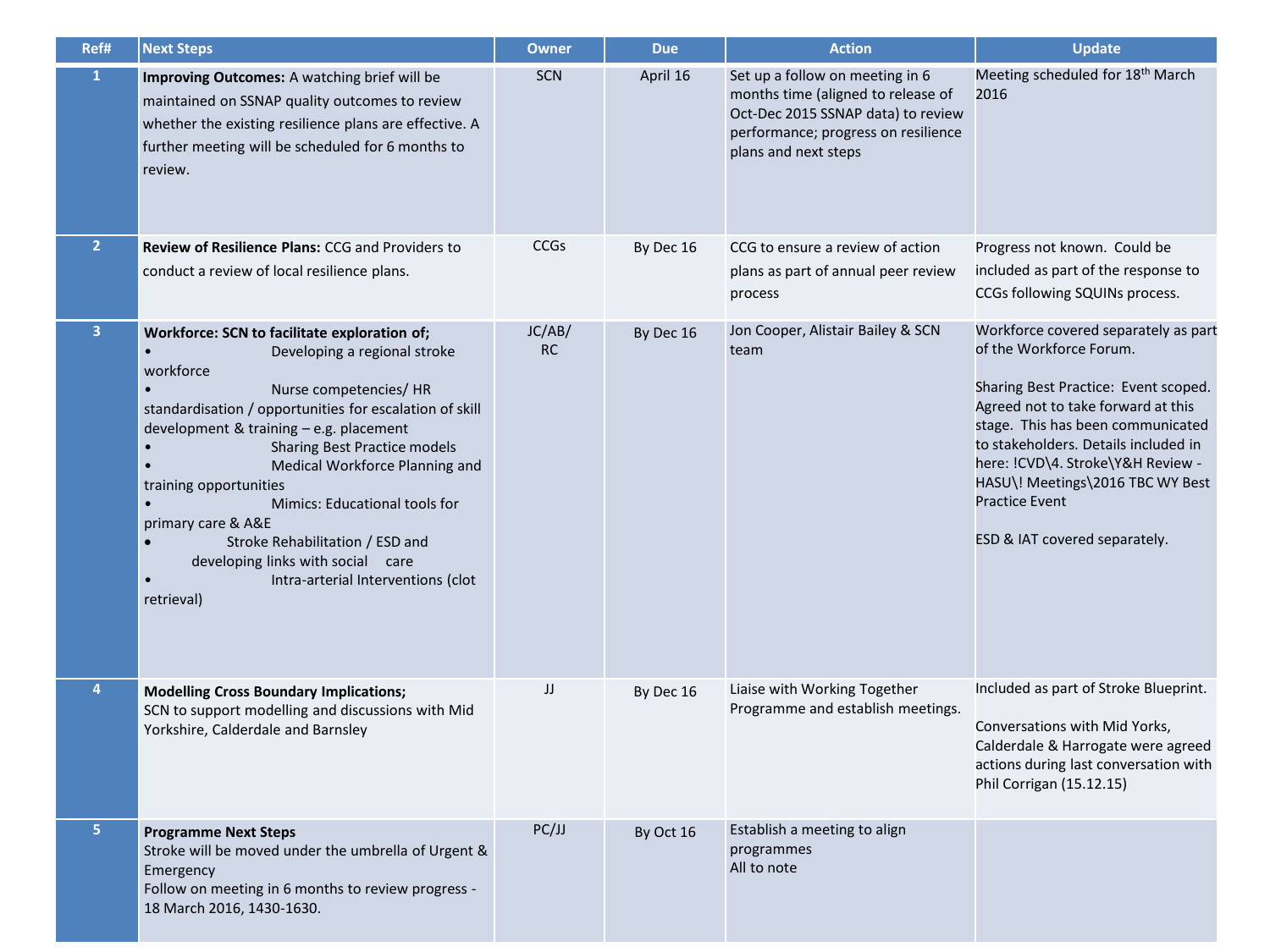

### **6. Sub-regional Updates Yorkshire and the Humber Strategic Clinical Networks West Yorkshire - Meetings**

**Healthy Futures Stroke Meeting** 

Follow-up to the meeting held on the  $11<sup>th</sup>$  September which aimed to explore the provision of stroke care across West Yorkshire to ensure a shared understanding of the challenges that are facing the system and what is being done to address resilience.

*Date*: 18th March 1430-1630 *Attendees*: WY Stroke Providers & Commissioners *Venue*: Horizon, Leeds

Contact [Stephaniebeal@nhs.net](mailto:Stephaniebeal@nhs.net) to book a place.

 $13/1/16$  – no further updates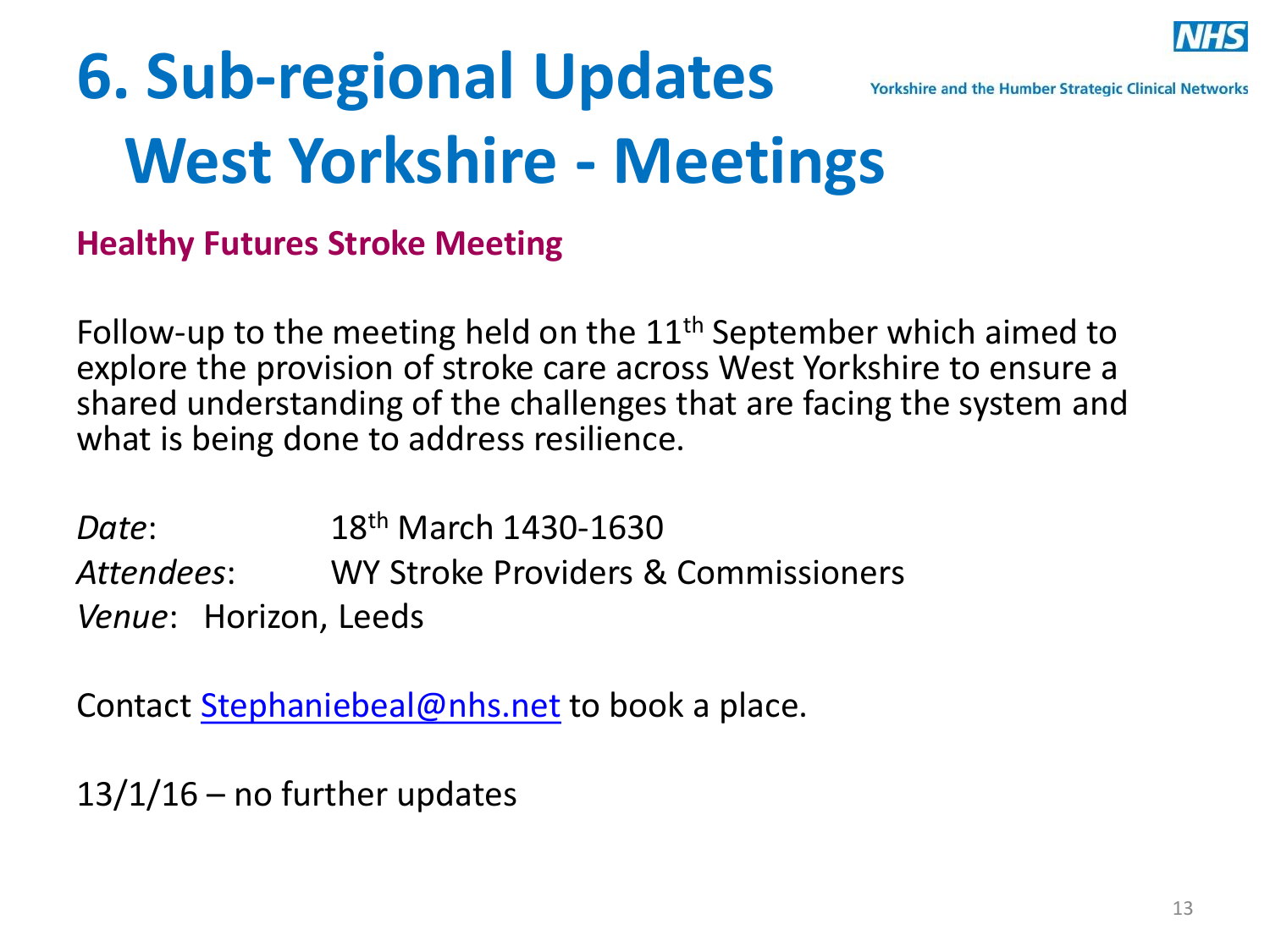

### **6. Sub-regional Updates Yorkshire and the Humber Strategic Clinical Networks Humber and North Yorkshire**

- The York and Scarborough reconfiguration is attracting interest because they are the first UK service to the 'drip and ship' model with patients being thrombolysed by telemedicine in Scarborough and then being transferred to the York HASU
- This has been working reasonably well
- The experience may become of relevance to IAT discussions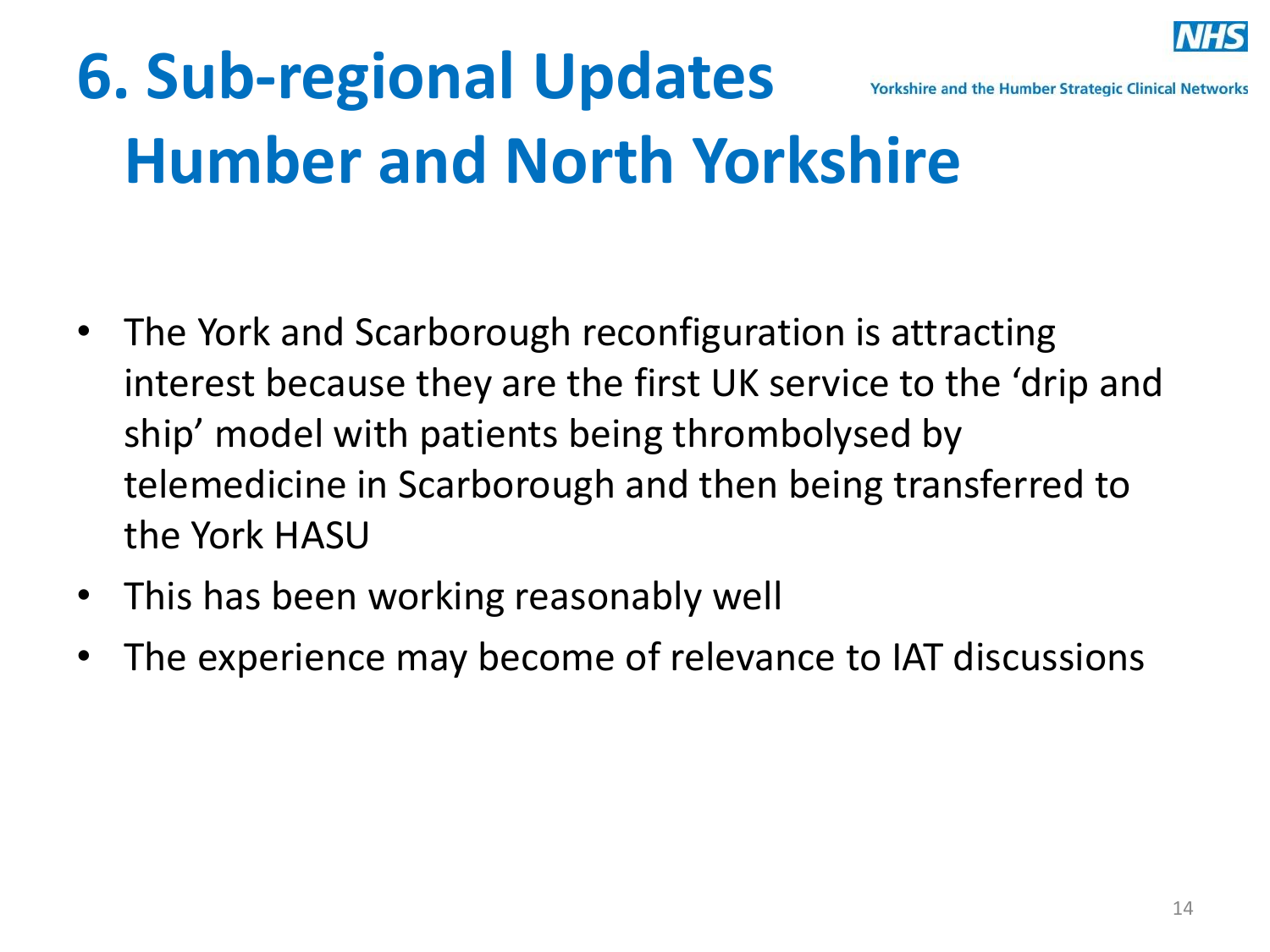

## **6. Sub-regional Updates Humber & North Yorkshire - Meetings**

#### **Stroke Event**

This is a follow up to the meeting on the 13<sup>th</sup> October which was an opportunity to bring services together to review progress and next steps, with a particular focus on quality.

- *Date*: 22nd February 2016, 1000-1200 *Attendees*: Stroke Clinicians, managers and commissioners.
- *Venue*: **Health House, Willerby.**

Contact [Stephaniebeal@nhs.net](mailto:Stephaniebeal@nhs.net) to book a place.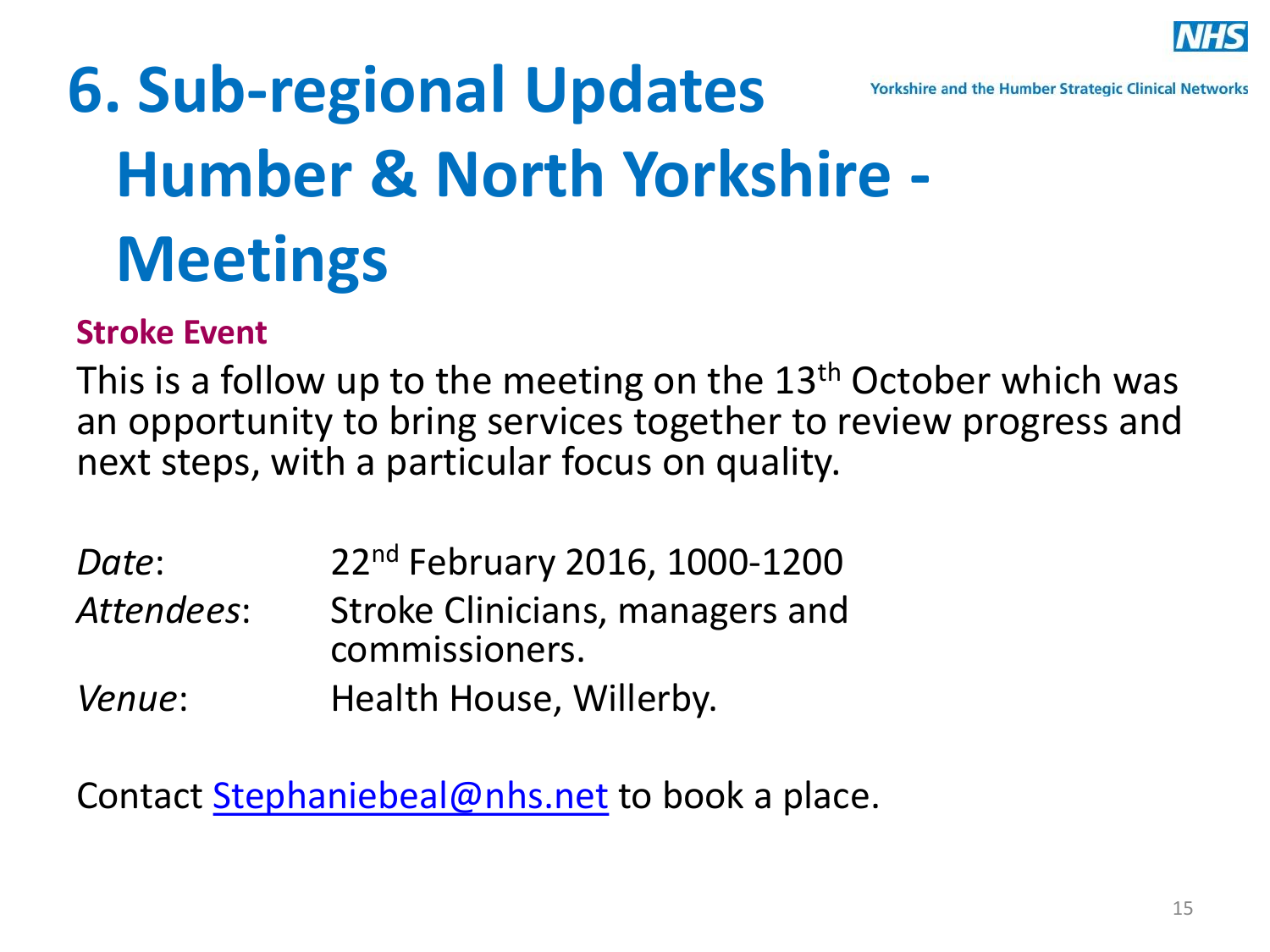

### **6. Sub-regional Updates South Yorkshire**

- Problems with performance as judged by SSNAP data
- SY has a greater number of smaller units below the 600 stroke / year recommended minimum threshold
- Commissioners, through the Working Together programme, are now in Phase II of their project to reconfigure HASU services across the sub-region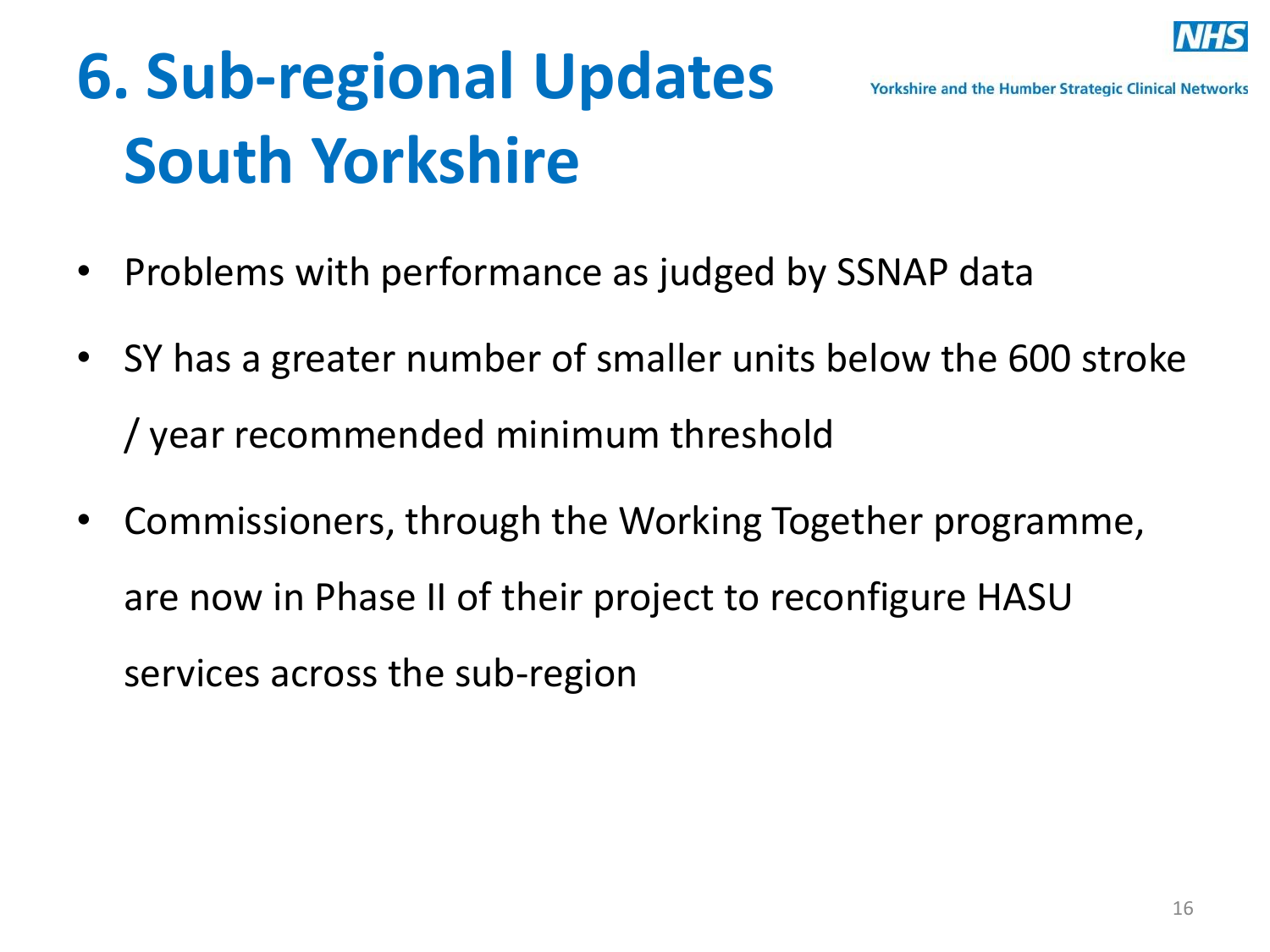

### **6. Sub-regional Updates South Yorkshire -Meetings**

### **Working Together Stroke Stakeholder Event**

An opportunity to receive an update on developments in South Yorkshire

*Date*: 27th January 2016, 1500-1700 *Attendees*: Stroke Clinicians, managers and commissioners. *Venue*: NHS Sheffield CCG, 722 Prince of Wales Rd, Sheffield.

Contact [kate.woods@nhs.net](mailto:kate.woods@nhs.net) to book a place.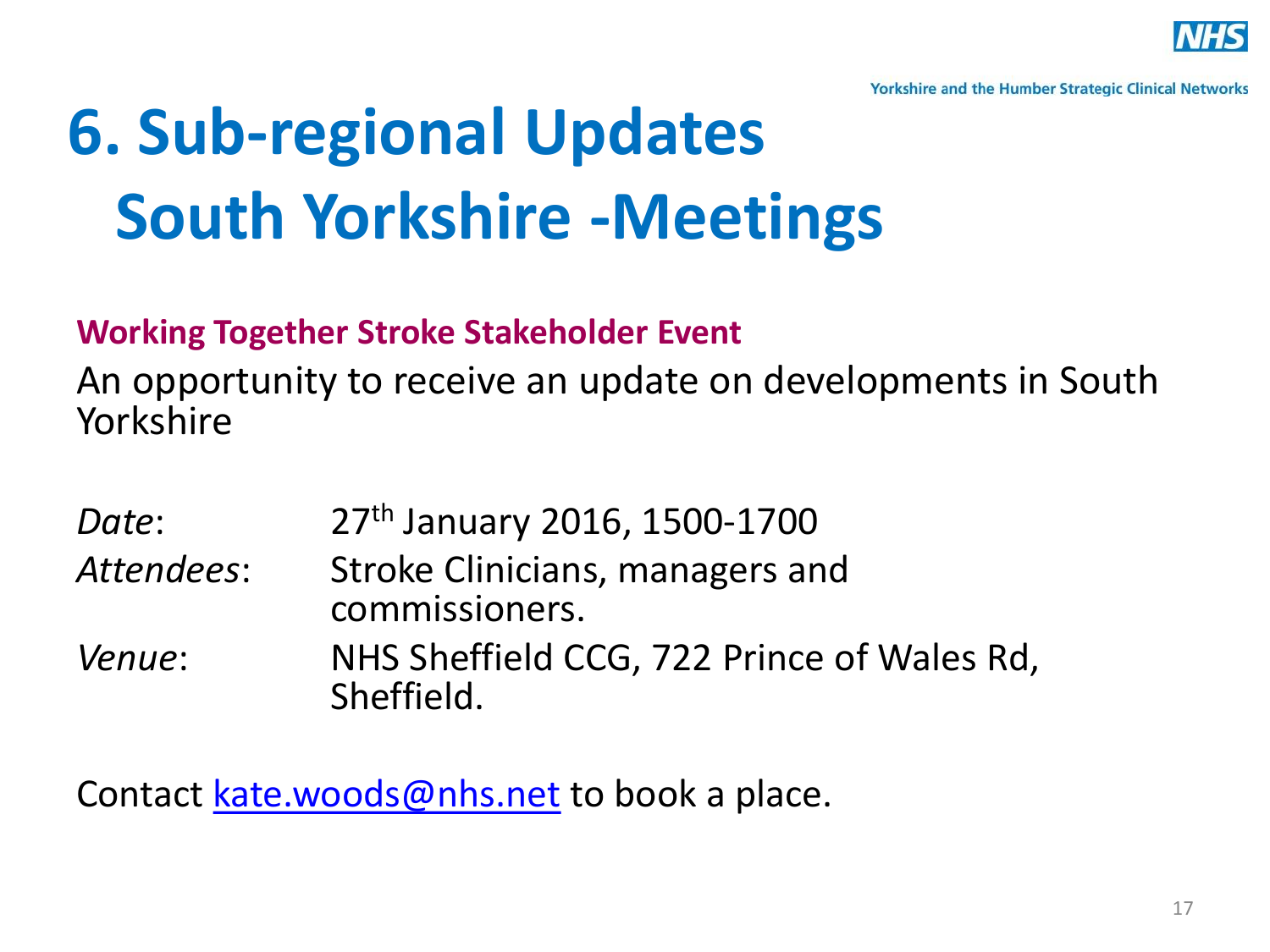

# **7. SQuINS**

- Thank you!!
- There were much more comprehensive submissions this year
- Users found the process easier
- Reports are being prepared and will be circulated to CCGs when complete
- There is no guarantee that the SQuINS process next year will be supported by the SCN due to cuts although everyone on the call recognised the value of the process
- JB is lobbying to keep this going and would like to stick to the timelines to fit in with the business planning cycle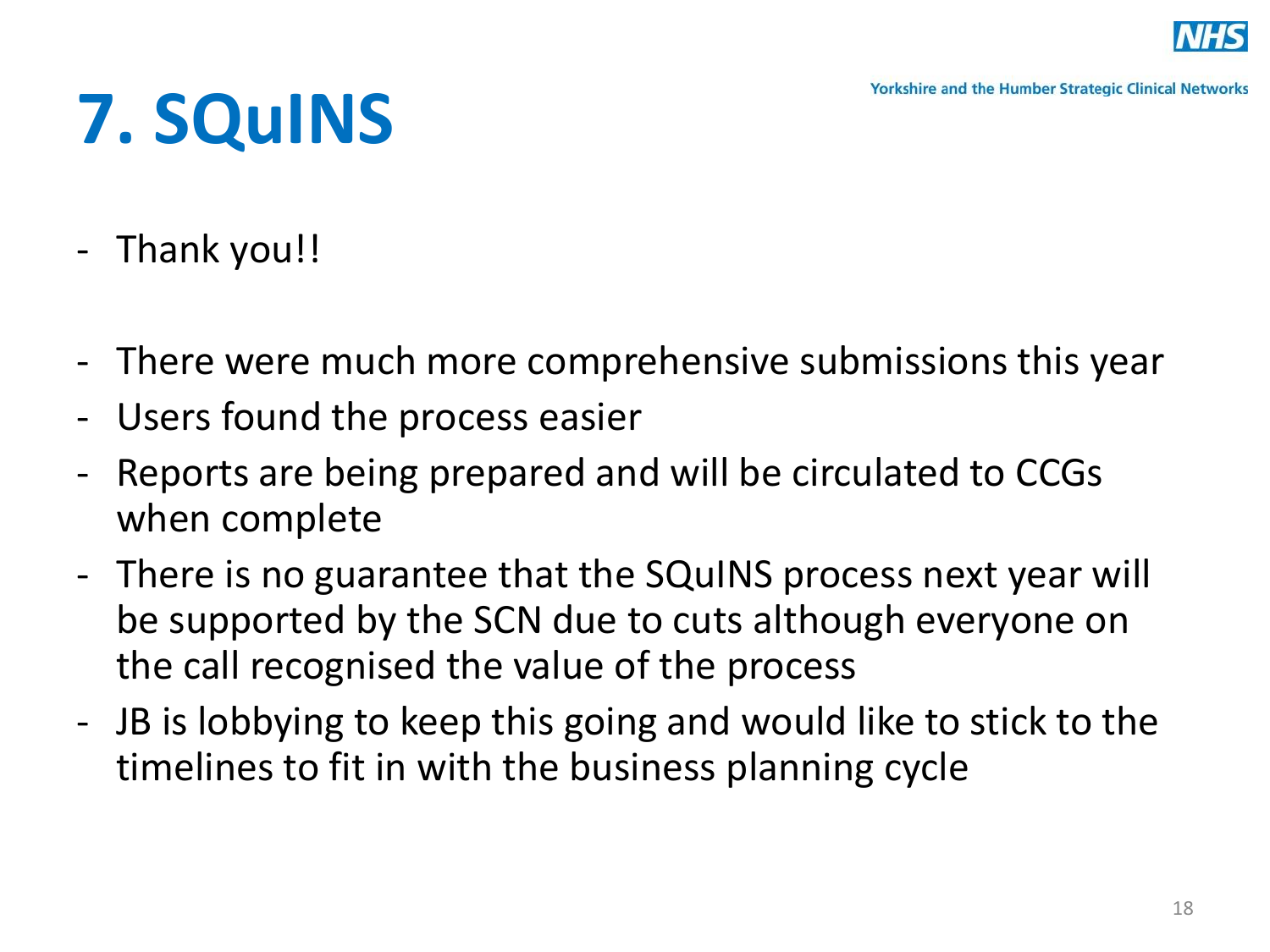

### **8. Early Supported Discharge** Workshire and the Humber Strategic Clinical Networks

- Despite limited staff resource the SCN will ensure that ESD is included in the Yorkshire and Humber Blueprint and HASS transformation work
- There are encouraging noises from at least three CCGs who have indicated a desire to commission stroke ESD services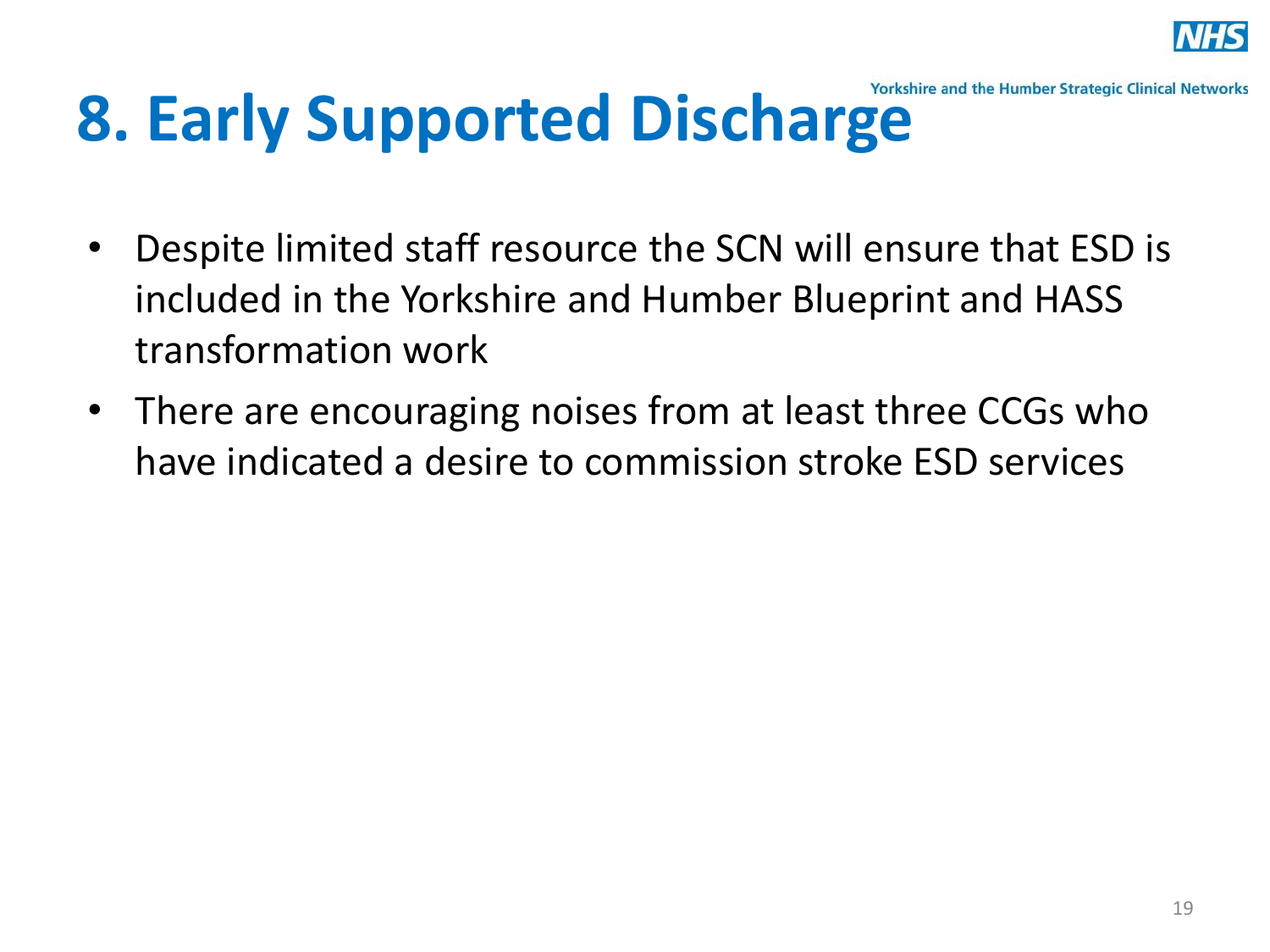

## **9. Intra Arterial Interventions**

- North of England Oversight Group will review plans for IAT in the North of England
- Standards for centres that will provide a thrombectomy service have been published – there is nothing controversial
- Nothing further heard from Tony Rudd about Y&H being a pilot region – but he is at a meeting with John Bamford next week
- Specialised Commissioning is sighted on the issue. John B and Graham V have produced a background paper
- David Black has sent a letter to all providers stating that NHS England will not reimburse the costs of thrombectomy at this stage.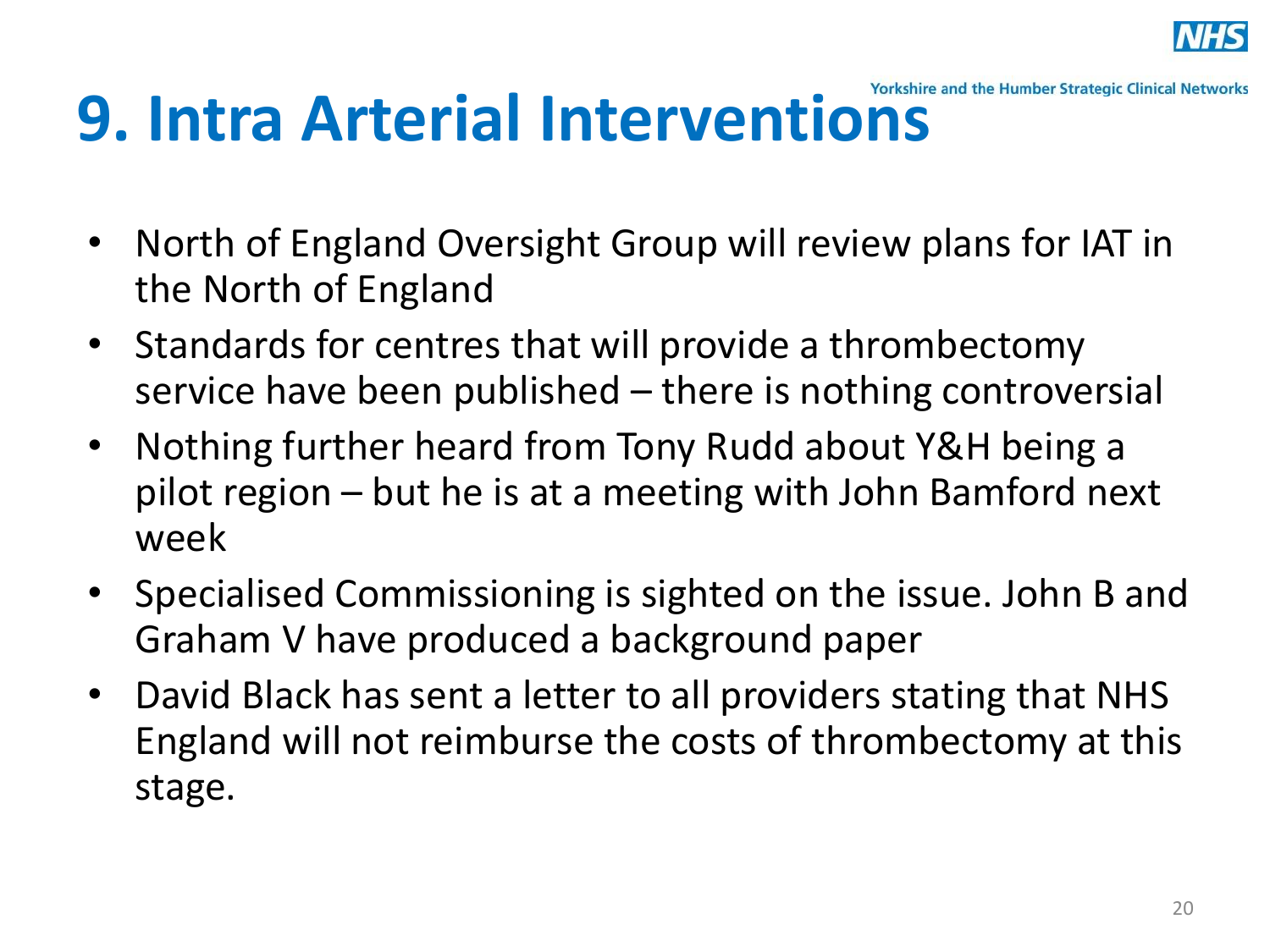## **9. Intra Arterial Interventions**

- ACTION: JB will draft a minimum requirement for a stroke specification including:
	- Good door to needle times
	- Think through 'Drip and ship'
	- Clear advice from YAS on grade of staff required for transfer
	- Hub and Spoke thrombectomy service suggest that patients remain in the Hub only 4-6 hours
	- Requirement for repatriation document to be signed off
	- Need to have bed available in HASU
	- Local HASU's would need an extra bed
	- Interventional Vascular Radiologists could join once the service is set up
	- Await NICE adjudication
	- Monitoring of service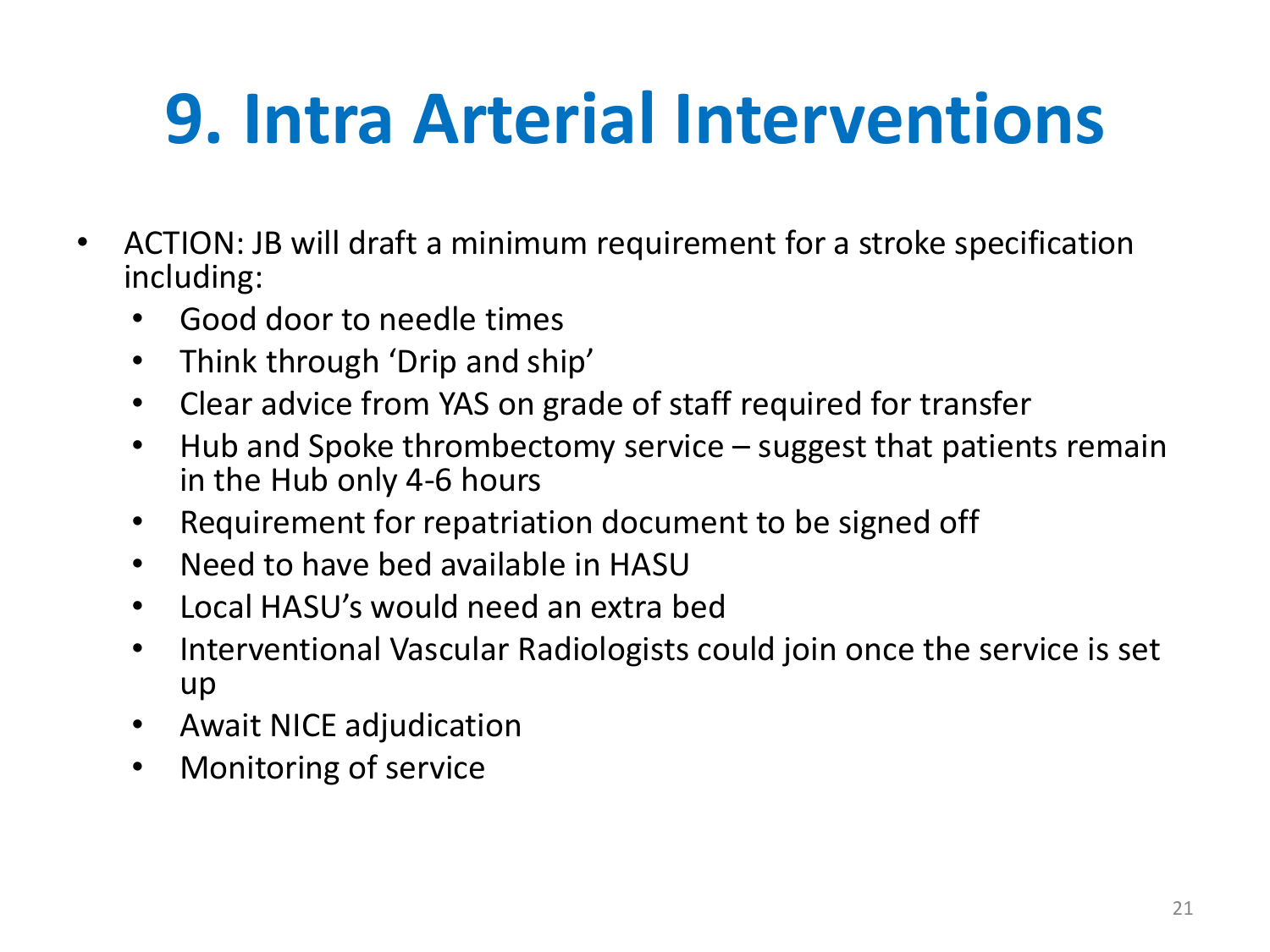

### **10. Thrombolysis Rota**

Request: that the West of West Yorkshire telemedicine rota considers moving away from each Trust doing a week at a time and to share the days out according to the number of consultants To discuss

- Issue of inter-hospital payments for unequal rotas
- 2 components :
	- a) The commissioned responsibility of each provider to provide a local 24/7 service (i.e. not volume dependent)
	- b) The work intensity during an on-call period (which will relate to the volume of each service)
- An alternative suggestion to expand the network which might be necessary to roll out IAT
- Currently
	- Bradford averages 5.5 per month over the last 2 years (similar for C&H)
	- HDFT have 2 or 3 per month (average 2.6)

13/1/16 There was discussion about making the rota fairer to Harrogate who have less activity. Shared weekly rota can be agreed similar to Sheffield rota. Advice was given to make the rota change as the Hub and Spoke outcome may be some time . Consultants in Airedale could become part of the rota in future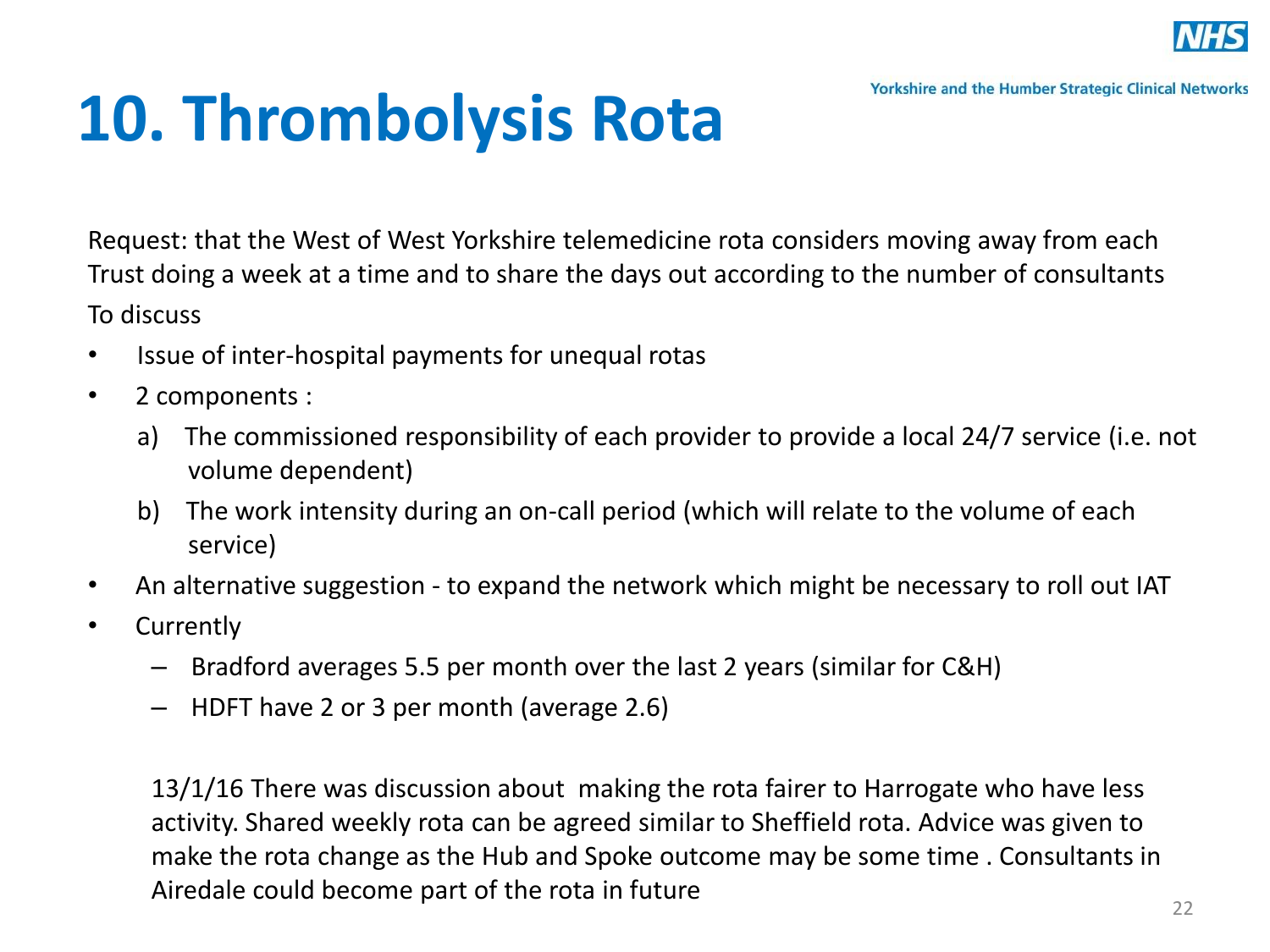

## **11. Any Other Business**

- Any other business
- Q: Should the call for patients transferred to Leeds for malignant MCA syndrome go through to the Stroke of Neuro-surgical Team?
- A: Neuro-surgical Team
- There is a Neuro-surgical Referral Document in production which will be circulated on completion
- Forthcoming Meetings:

Stroke Education Event – 9<sup>th</sup> March 2016, St James's Leeds

<http://www.yhscn.nhs.uk/cardiovascular/Stroke/Stroke-Meetings.php>

- Date of the next CEG meeting – to be decided